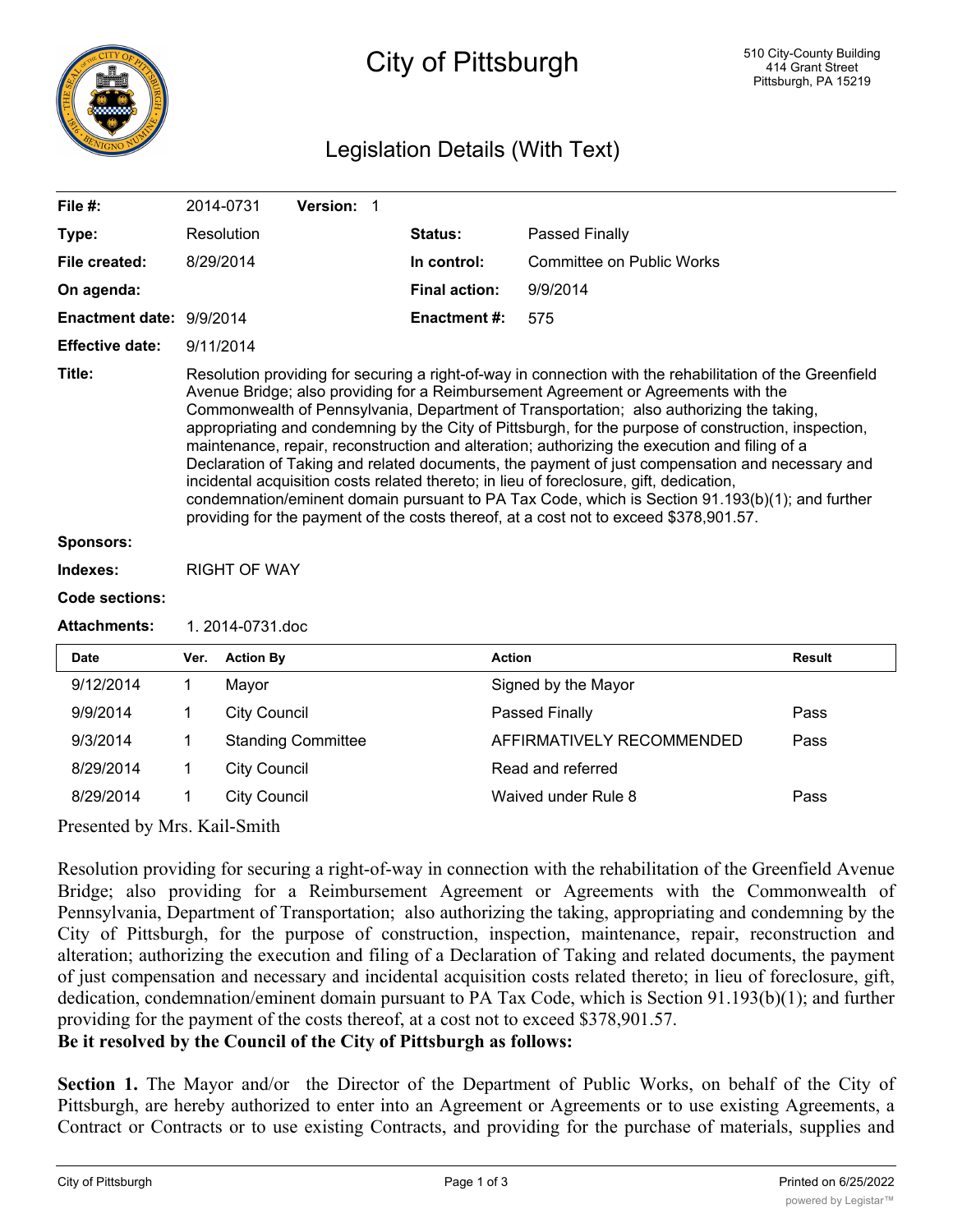### **File #:** 2014-0731, **Version:** 1

equipment in connection with the securing of a right-of-way in connection with the rehabilitation of the Greenfield Avenue Bridge; also authorizing the taking, appropriating and condemning by the City of Pittsburgh, for the purpose of construction, inspection, maintenance, repair, reconstruction and alteration; authorizing the execution and filing of a Declaration of Taking and related documents, the payment of just compensation and necessary and incidental acquisition costs related thereto; in lieu of foreclosure, gift, dedication, condemnation/eminent domain pursuant to PA Tax Code, which is Section 91.193(b)(1); and further providing for the payment of the costs thereof, at a cost not to exceed \$378,901.57, chargeable to and payable from the following accounts:

| JDE Job No.        | 4026737710   |
|--------------------|--------------|
| <b>JDE</b> Fund    | 40001        |
| <b>Budget Year</b> | 2010         |
| Amount             | \$9,306.43   |
| Source             | <b>FHWA</b>  |
| JDE Job No.        | 4026737710   |
| <b>JDE</b> Fund    | 40001        |
| <b>Budget Year</b> | 2010         |
| Amount             | \$2,326.61   |
| Source             | SH           |
| JDE Job No.        | 4026737610   |
| <b>JDE</b> Fund    | 40011        |
| <b>Budget Year</b> | 2010         |
| Amount             | \$1,730.40   |
| Source             | <b>BOND</b>  |
| JDE Job No.        | 4026737613   |
| <b>JDE</b> Fund    | 40012        |
| <b>Budget Year</b> | 2013         |
| Amount             | \$196,430.50 |
| Source             | <b>FHWA</b>  |
| JDE Job No.        | 4026737613   |
| <b>JDE</b> Fund    | 40012        |
| <b>Budget Year</b> | 2013         |
| Amount             | \$36,830.72  |
| Source             | <b>SH</b>    |
| JDE Job No.        | 4026737613   |
| <b>JDE</b> Fund    | 40012        |
| <b>Budget Year</b> | 2013         |
| Amount             | \$12,276.91  |
| Source             | <b>BOND</b>  |
| JDE Job No.        | 4026737614   |
| <b>JDE</b> Fund    | 40114        |
| <b>Budget Year</b> | 2013         |
| Amount             | \$48,000     |